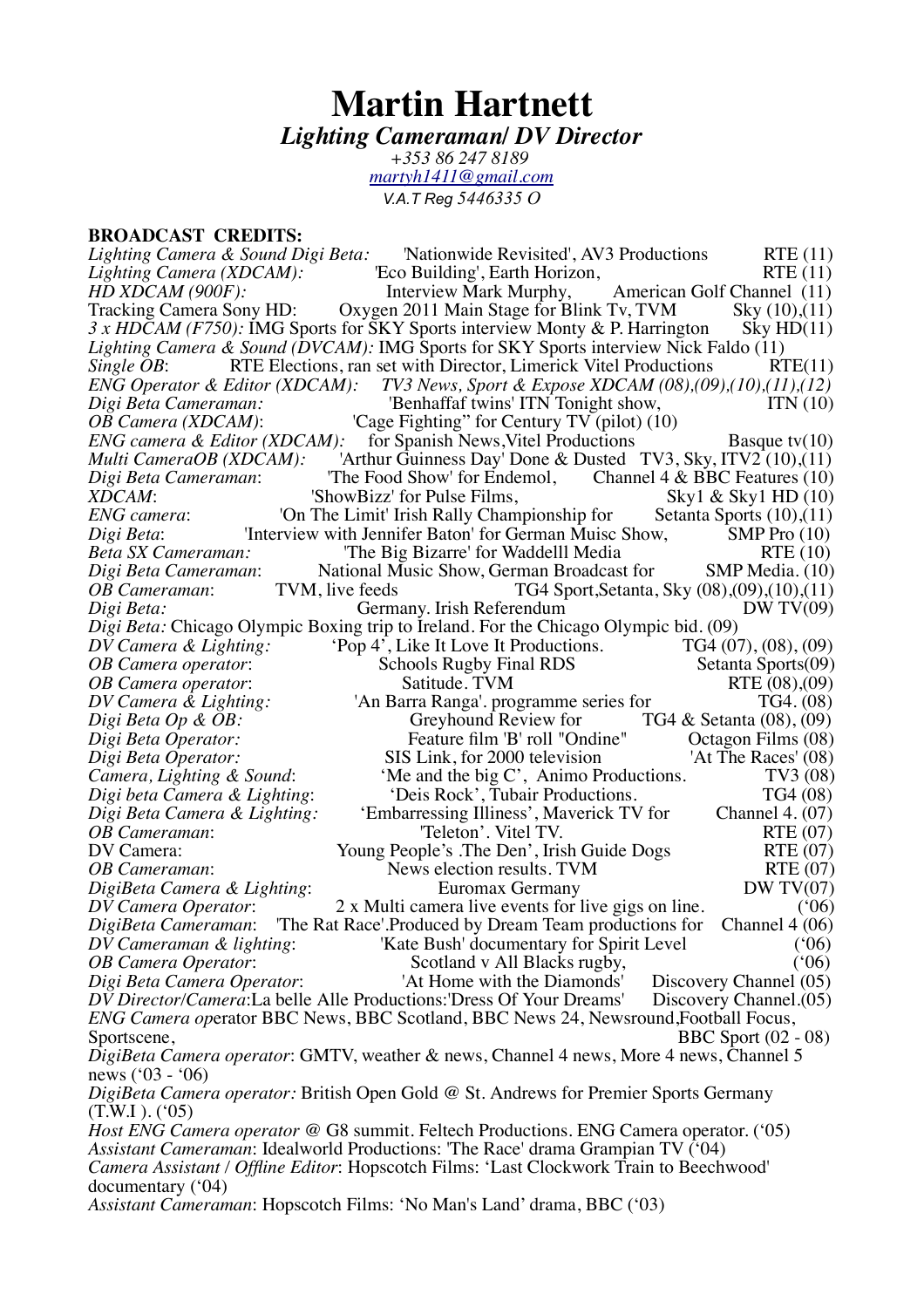*Editor: Hopscotch Films* / Grampian Television / Scottish Screen: 'The Fix' Re- commissioned by BBC for One Life documentary series. Won Gold award at the New York Film Festival 2005

## **DOP, Director, D.V. Director:**

*DV Director (EX1): '*Dirty Old Town' for RTE, Happyendings Productions (11) *Set Director & Operator (Digi):* Fourlive for RTE (Afternoon show live), Vitel Productions (11) *Director (Digi Beta):* Interview with an award winning team for Treetop Productions (10) *DV Director:* EU Commission on Poverty, for Tiva TV Germany (10) *Dv Director:* Golden Pages.1 minute adds for business for the on line Golden Pages (09), (10) *DV Director & Editor:* Cork Life Long Learning Festival. Framework Productions ('08) *Director:* Interview with the Charlatans & The Kooks. RTE music show SMS. ('07) *Director:* Choice Music Awards in Dublin. RTE music show SMS. ('07) *Director & Editor:* RTE young people's, 3 drama pieces for christmas day broadcast. ('06) *D.V. Director & Camera Operator:* RTE Young People's Lapland competition. ('06) *DOP & Camera operator*: Triptych Film Festival Glasgow 2005. Documentary. ('05) *DV Director/Camera*:La belle Alle Productions:'Dress Of Your Dreams' Discovery Channel.('05) *Producer / Director / Editor / DVCam op*: 20 minute documentary 'Sure Tis Only a Game' ('04) *Producer / Director / Editor / DV Cam op:* 15 minute documentary 'Where Do the Furry People Go'  $(92)$ 

*Director of Photography / DV Camera Operator*: RSAMD: Handel's opera Alcina ('03)

# **All Other Productions:**

*Lighting Camera & Sound (XDCAM):* 'Area 22, Guiness' Emotive Productions (11) *Digi Beta:* Cardiac DVD for HSE, TVM (11)

*DVCAM Camera op:* Specsavers UK. Coperate (10)

*Digi Beta Operator:* Green Screen interview for On Screen Productions, tvcrews (10)

Digi Beta Operator: Sisks Builders, Coperate (10)

*HD multi Camera OB: "*Will Martin" live show for DVD, for GOBO Media (10)

*Digi Beta Operator:* Green Screen interview for the PHECC, Cahill Media (09)

*Digi Beta Operator:* coperate for Centra, with Munster players. (08)

*HDV Camera op:* "Vision Modular Structures", Animo Productions*. ('08)*

*HDV Camera op:* Exhibits Show Reel for Martello Media ('08)

*Multi Cam OB*: 'Pink' Concert in Killarney. Irish Film Television Services ('07)

*Digi Beta Cameraman*: Fáilte Ireland scenic shoot west Cork, Digital Post Production ('07)

*DV Cameraman*: Interviews for Alister Campbells website ('07)

*DV Cameraman / Editor*: World Travel Awards (international travel) Caribbean. ('06)

*DV Camera*: A serious of community projects helping teenagers in the television production process. Starfish / Sigma films. ('05 - '06)

*OB Camera Operator*: Celtic Football t.v. ('05 - 06)

*DigiBeta Cameraman* : News piece for Italian tv, R.A.I. ('05)

*DV Cameraman*: CITB awards: Blackbird productions. ('05)

*Camera assist & Grip*: Music Video for singer Bobby Bluebell. La belle Alle production. (Shot on HDV) ('06)

*Camera man & Grip*: Music video for glasgow rap artist 'Hydro'. Video to be used for release of new album. (Shot on HDV) ('06)

*Video Technician/DV Cameraman/Editor*:Scottish Football Association: ('03 - '06)

*OB Camera Operator*: 6 nations Rugby for SRU Murrayfield. ('05 & '06)

*Technical Camera Assist*:: Teaching high school kids television production ('05)

*DV Camera Operator / Editor*: Kuoni Travel Group 3 week promotional shoot in Dubai ('04)

*DV Cameraman/ Stills*: Gordonstoun International Summer School corporate videos ('03 & '04)

*Camera operator*: Live multi camera production: Roots 2 The Future documentary ('03)

*Camera Assistant*: BSN World Television: Live news feed for Reuters ('03)

*Camera Operator*: Live Multi Camera Production x 2: web broadcast for RSAMD ('02)